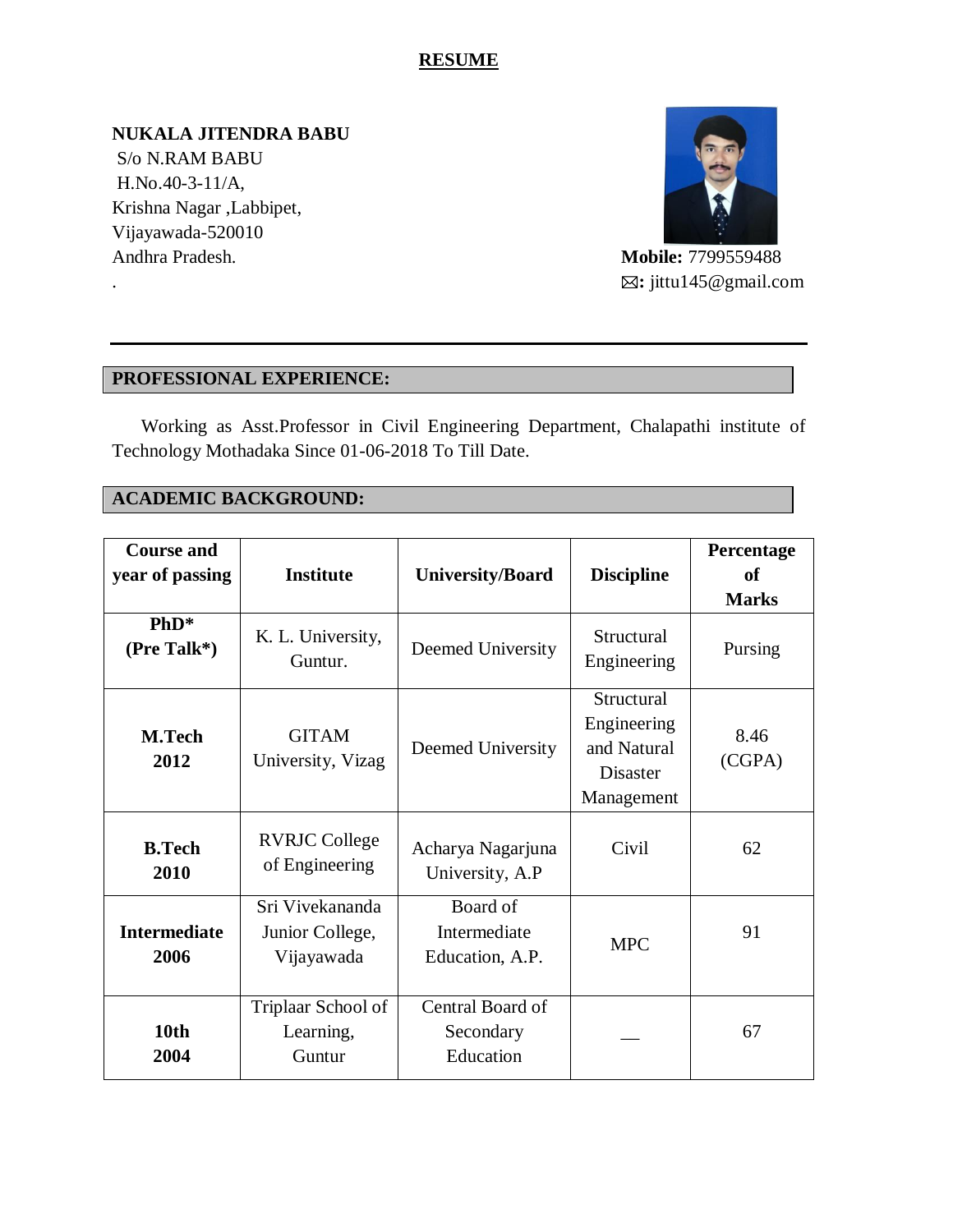#### **WORK EXPERIENCE: 9 Years 10 Months**

- Assistant Professor since 1 Years 8 month at Mizan Tepi University, Ethiopia(End by June 2018) (oct 2016 to May 2018)
- Assistant Professor for 4 years at K L University, Vaddeswaram,Guntur (Oct 2012 to Sep 2016)
- Assistant Professor for 4 months at Gayatri Vidya Parishad School of Engineering. (June 2012 to sep 2012)
- Teaching Assistant for 1 year at GITAM University, Visakhaptnam
- Experience in designs and drawing of various buildings.

#### **SUBJECTS/PROJECTS HANDLED:**

- Earthquake Resistant Design of Concrete Structures
- Computer Aided Drafting
- Surveying
- Building Planning and Construction Management
- Concrete Technology and Construction Materials
- Construction Planning Scheduling and Contracts
- Advanced Structural Analysis
- Bridge Engineering
- Disaster Management

#### **PUBLICATIONS:**

- **Effect Of Shape Of Tall Buildings Subjected To Wind Loading (International** Journal of Civil Engineering and Technology **(IJCIET) \*Scopus Indexed\*** ISSN Print: 0976- 6308 and ISSN Online: 0976-6316, Volume 8, Issue 1, pp. 591–601) January 2017.
- **Seismic Reaction Of Building Frame Under Various Zones Considering Flexible And Rigid Supports (International** Journal of Civil Engineering and Technology **(IJCIET) \*Scopus Indexed\*** ISSN Print: 0976-6308 and ISSN Online: 0976-6316, Volume 8, Issue 1, pp. 610–614) January 2017.
- **Effect of Soil Interaction on 3x3 Building Frame Embedded in Multi-layered Soil (**International Journal of Civil Engineering and Technology **(IJCIET) \*Scopus Indexed\*** ISSN Print: 0976-6308 and ISSN Online: 0976-6316, Volume 8, Issue 1, pp. 670–675) January 2017.
- **Comparision Of Strength Parameters Between Rcc Frame And Shear Wall Frame Using Pushover Analysis**(South -Asian Journal of Multidisciplinary Studies (SAJMS) ISSN:2349-7858:SJIF:2.246:Volume 3 Issue 2) March-**2016**
- **Formulation of Response Reduction Factor for an RCC Frame and Study on Difference in R-Factor Based on Seismic Zones**,(International Journal of Scientific Engineering and Technology Research(IJSETR) ISSN 2319-8885 Vol No:04 Issue 37 Sep-**2015**.
- **Pushover Analysis Of Unsymmetrical Framed Structures On Sloping Ground**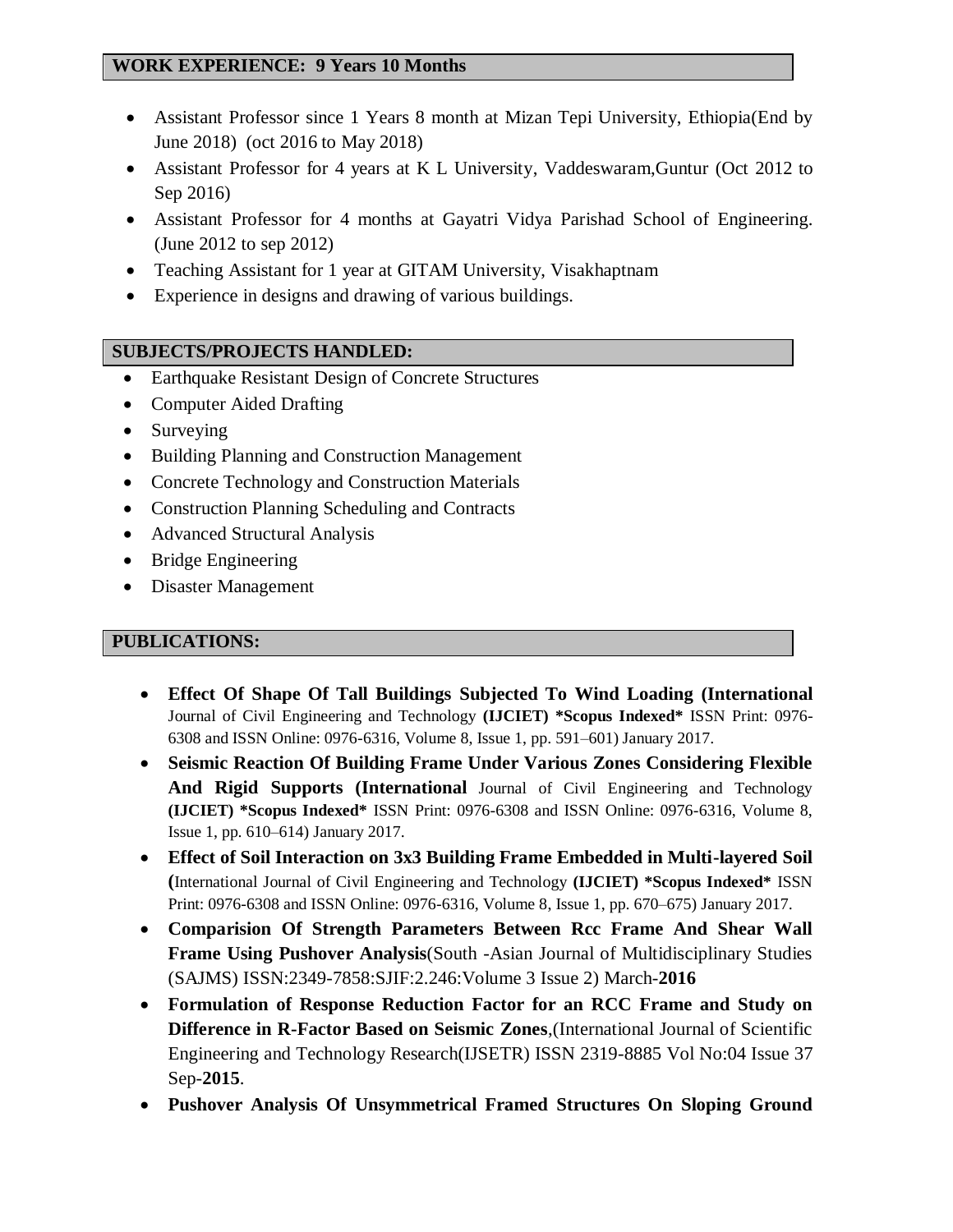(International Journal of Civil, Structural, Environmental and Infrastructure Engineering Research and Development (IJCSEIERD) ISSN 2249-6866 Vol. 2 Issue 4 Dec - **2012** 45-54 ).

#### **DEISGN PACKAGES:**

Courses: STAAD Pro AUTO CAD E-TABS (Extended Three-Dimensional Building Design Software) SAP (Structural Analysis Program)

#### **ACADEMIC PROJECTS:**

- Pushover Analysis of Unsymmetrical Framed Structures on Sloping Ground.(M.Tech)
- Stabilisation of Black Cotton Soils using lime treated fly ash. (B.Tech)

#### **INTERNATIONAL CONFERENCE:**

 **"2 nd World Congress on National Disaster Management**" held at Andhra University 2015.

#### **NATIONAL CONFERENCES:**

- Organizing member of a national conference on "**Planning and Construction of Highway Bridges and Pavements**", held in Department of Civil Engineering, K L University on  $21<sup>th</sup>$  Sep, 2015.
- Organizing member of a national conference on "**Recent Advances in Geotechnical and Highway Engineering**", held in Department of Civil Engineering, K L University on  $4<sup>th</sup>$  Sep, 2015.
- Organized National Conference on "Recent Advances in Civil Engineering, R**ACE-2014"**, Conference Organizer during February 2014 at K L University, Vaddeswaram, A.P., India.
- $\checkmark$  Organized One Day National Workshop on "Soil Structure Interaction (SSI)", Conference Organizer during 20<sup>th</sup> November 2014 at K L University, Vaddeswaram, A.P., India.

#### **WORKSHOPS ATTENDED:**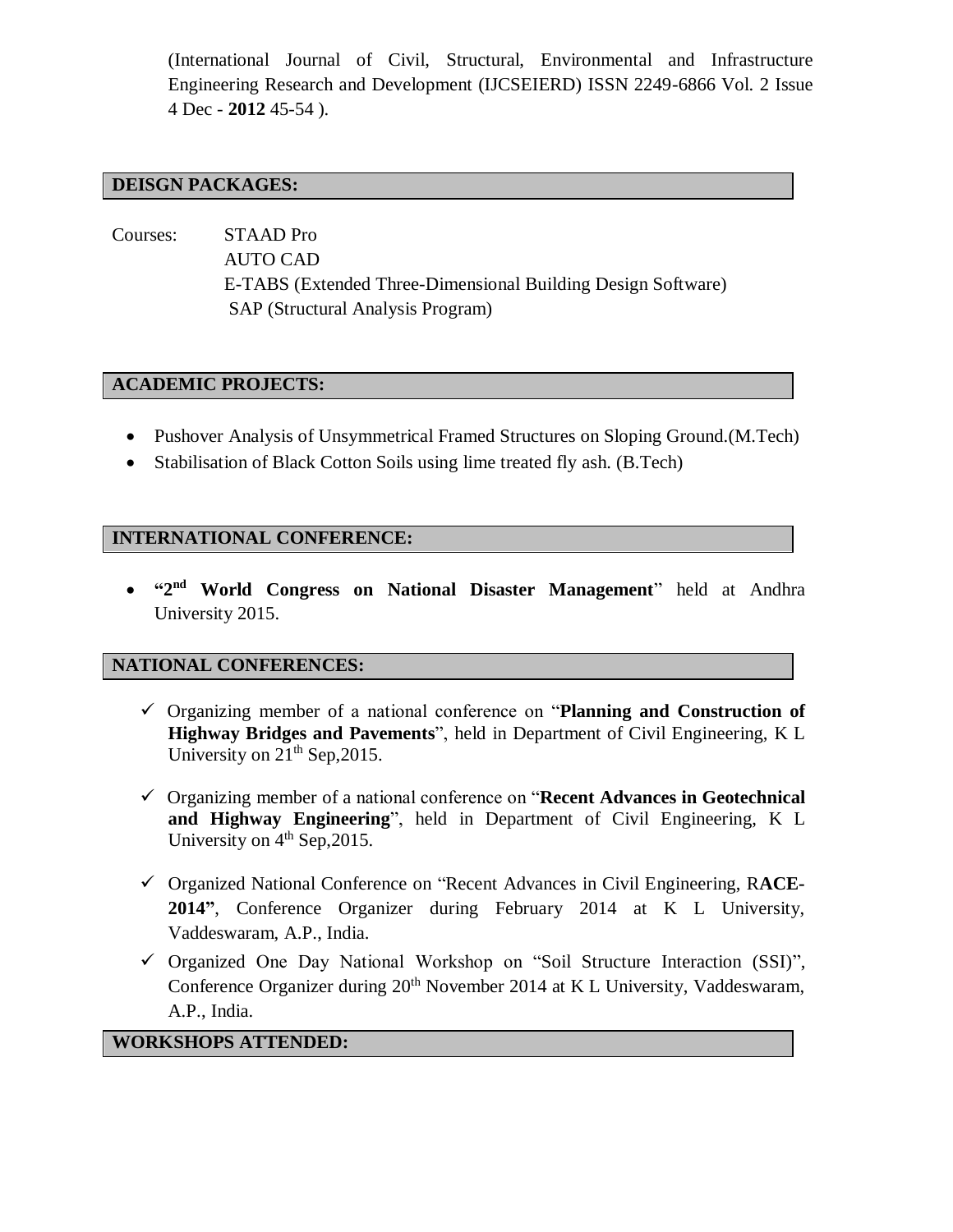- Attended 2-day workshop on "**Environmental Impact Assessment**" at K L University on  $22<sup>nd</sup>$  April 2016.
- Attended 2-day workshop on "**STAAD PRO**" at K L University on 20<sup>th</sup>,21<sup>st</sup> April 2016.
- Attended 3-day workshop on **"Seismic Resistant Design of Buildings and Water Tanks"**, at K.L University, Vaddeswaram, A.P., India.
- Attended 2-day workshop on **"Arc GIS"**, at K.L University, Vaddeswaram, A.P., India.
- Attended 3-day workshop on **"Earthquake Resistance Design of Buildings"**, at K. L. University, Vaddeswaram, A.P., India.
- Attended 3-day workshop on **"Analysis and Design of Bridges"**, at K. L. University, Vaddeswaram, A.P., India.
- Attended 2-day workshop on **"Construction Management and Planning with Primavera"**, at K. L. University, Vaddeswaram, A.P., India.
- Attended 2-day National workshop on **"Scientometric Tools and Techniques for Research Analysis"**, at K. L. University, Vaddeswaram, A.P., India.
- Attended 3-day workshop on **"Midas Civil"**, at K. L. University, Vaddeswaram, A.P., India.
- Attended 3-day workshop on **"SAP 2000"**, at K. L. University, Vaddeswaram, A.P., India.
- Attended 5-day workshop on **"Total Station"**, at K. L. University, Vaddeswaram, A.P., India.

# **PG PROJECTS GUIDED :**

- $\checkmark$  "Interaction Studies of Pile Group Embedded in Multilayer Soils on Building Frames" 2014-16.
- $\checkmark$  "Seismic Reaction of Building Frame Under Various Zones Considering Flexible and Rigid Supports"2014-16.
- $\checkmark$  "Effect Of Shape of Tall Buildings Subjected to Wind Loading" 2014-16.
- $\checkmark$  "Utilization of Bagasse Ash as Partial replacement of Cement in High Strength Concrete" 2014-16.
- $\checkmark$  "Design of Tall Buildings by using ETABS" 2013-15
- $\checkmark$  "Construction of Ganga Path from Digha to Didarganj at Patna, Bihar on EPC Mode"

# **FACULTY TRAINING PROGRAMMES ATTENDED:**

 Attended 1 week training programme on "**Outcome Based Education**" at K L University, Vaddeswaram, A.P.,India,2015.